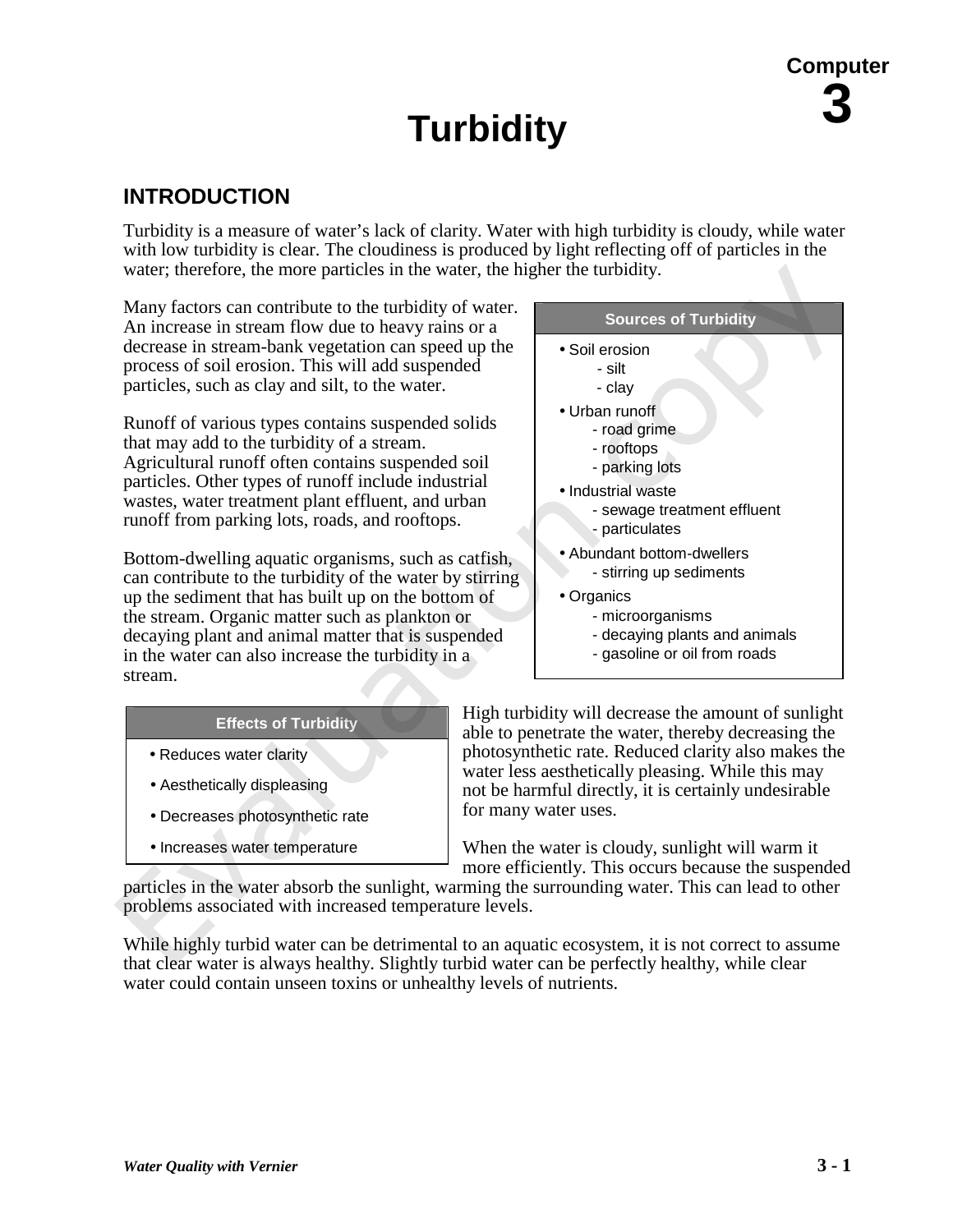

#### **Expected Levels**

Turbidity is measured in *Nephelometric Turbidity Units,* NTU. According to the USGS, the turbidity of surface water is usually between 1 NTU and 50 NTU. Turbidity is often higher than this, however, especially after heavy rain when water levels are high. Turbidity can be lower than expected in still water because of the settling of suspended particles that might occur. The turbidity of some selected rivers are shown in Table 1. Water is visibly turbid at levels above 5 NTU. The standard for drinking water is 0.5 NTU to 1.0 NTU.

| <b>Table 1: Turbidity Levels in Selected Rivers</b> |                    |  |
|-----------------------------------------------------|--------------------|--|
| Site                                                | Turbidity<br>(NTU) |  |
| Sacramento River, Keswick, CA                       | 4                  |  |
| Hudson River, Poughkeepsie, NY                      | 15                 |  |
| Mississippi River, Memphis, TN                      | 39                 |  |
| Rio Grande, El Paso, TX                             | 80                 |  |
| Colorado River, CO-UT state line                    | 180                |  |

#### **Summary of Method**

Turbidity is measured using a Vernier Turbidity Sensor. A cuvette of sample water is placed in the Turbidity Sensor and the value in NTU is read directly from the computer. Measurements can be made on site or in the lab at a later time.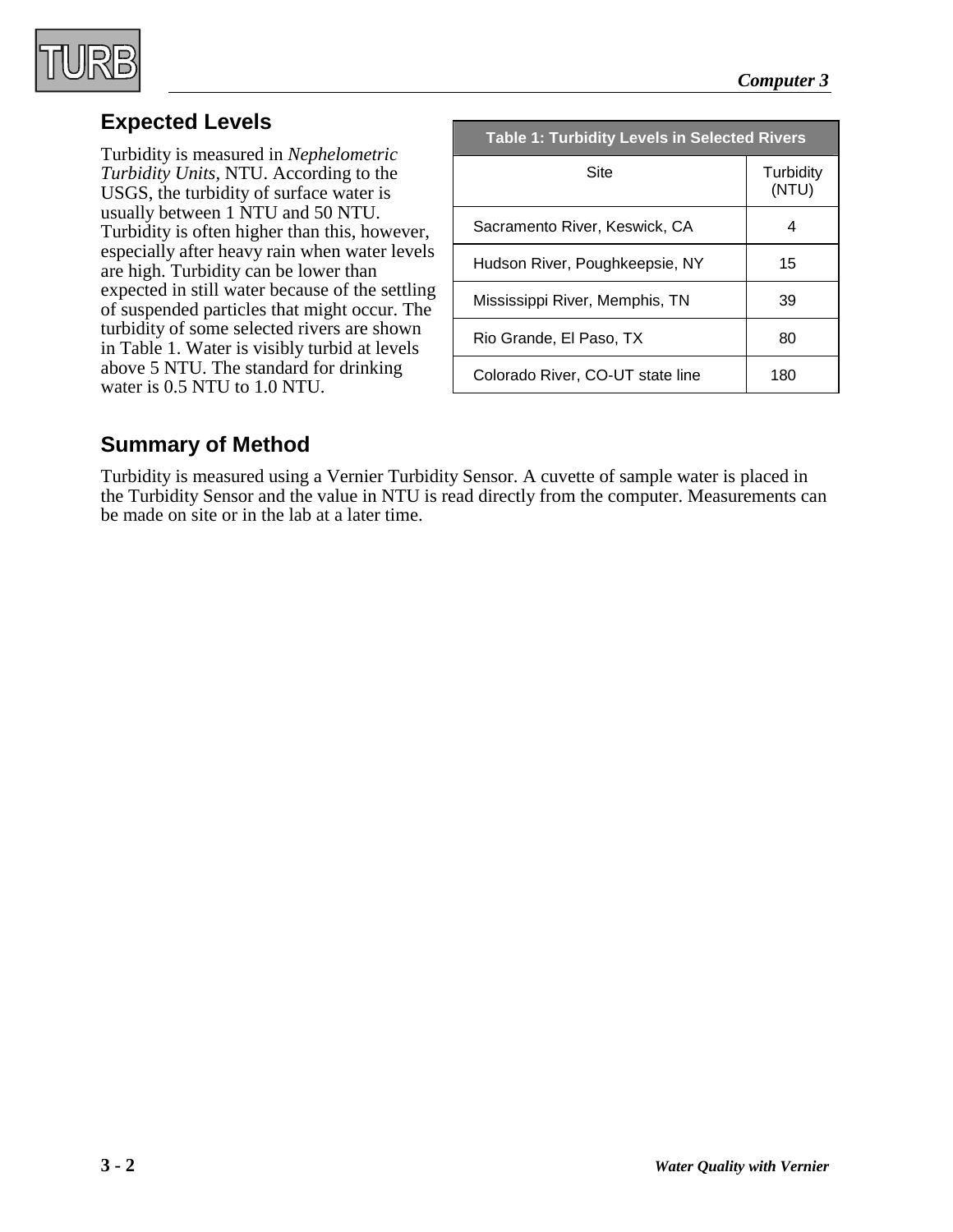#### **TURBIDITY**

#### **Materials Checklist**

| __ computer                                | Turbidity Standard (StableCal <sup>®</sup> Formazin<br>Standard 100 NTU) |
|--------------------------------------------|--------------------------------------------------------------------------|
| Vernier computer interface                 | Turbidity Cuvette                                                        |
| $\overline{\phantom{a}}$ Logger <i>Pro</i> | soft, lint-free cloth or tissue                                          |
| _Vernier Turbidity Sensor                  | sampling bottle with lid                                                 |
| water bottle with distilled water          |                                                                          |
|                                            |                                                                          |

#### **Collection and Storage of Samples**

- 1. This test can be conducted on site or in the lab. Obtain the sample in a bottle that has a lid to allow for gentle mixing just prior to testing. Approximately 100 mL of water is required.
- 2. It is important to obtain the water sample from below the surface of the water and as far away from the shore as is safe. If suitable areas of the stream appear to be unreachable, samplers consisting of a rod and container can be constructed for collection. Refer to page Intro-4 of the Introduction for more details.
- 3. Stand upstream from any activity that could stir up sediment and affect your readings. Hold the sample bottle upstream from your body.
- 4. If the testing cannot be conducted within a few hours, place the sample in an ice chest or a refrigerator.

#### **Testing Procedure**

- 1. Position the computer safely away from the water. Keep water away from the computer at all times.
- 2. Plug the Turbidity Sensor into Channel 1 of the Vernier interface. **Important:** Let the Turbidity Sensor warm up for two minutes before proceeding to the next step.
- 3. Prepare the computer for data collection by opening the file "03 Turbidity" from the *Water Quality with Vernier* folder of Logger*Pro*.
- 4. You are now ready to calibrate the Turbidity Sensor.

First Calibration Point

- a. Choose Calibrate  $\triangleright$  CH1: Turbidity (NTU) from the Experiment menu and then click Calibrate Now
- b. Prepare a *blank* by rinsing the glass turbidity cuvette with distilled water, then filling it with distilled water so that the bottom of the meniscus is even with the top of the white line. Place the lid on the cuvette. Gently wipe the outside with a soft, lint-free cloth or tissue.
- c. Check the cuvette for air bubbles. If air bubbles are present, gently tap the bottom of the cuvette on a hard surface to dislodge them.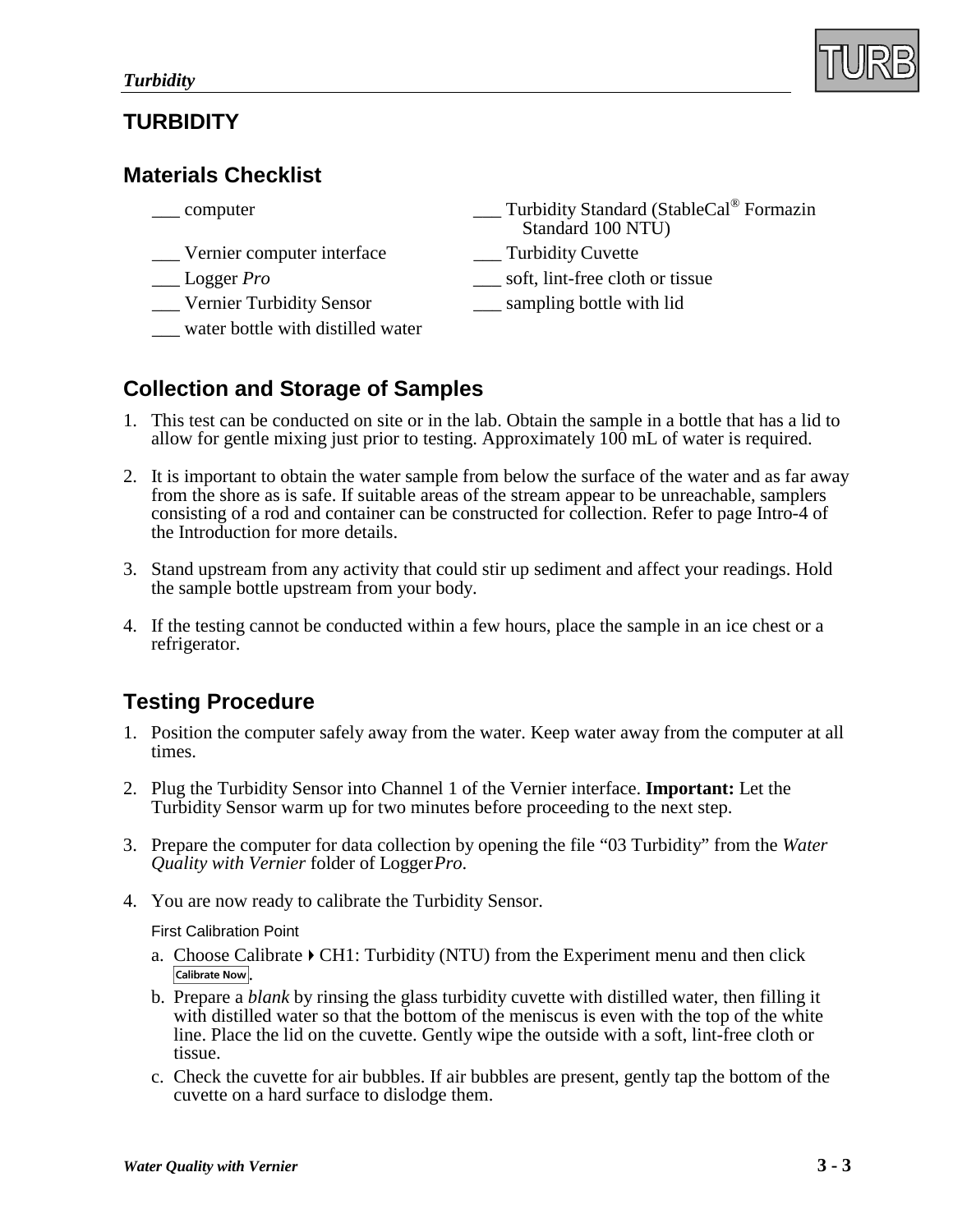

- d. Holding the cuvette by the lid, place it in the Turbidity Sensor. Make sure that the mark on the cuvette is aligned with the mark on the Turbidity Sensor. Close the lid.
- e. Type **0** (the value in NTU) in the edit box.
- f. When the displayed voltage reading for Reading 1 stabilizes, click  $\circledast$  Keep.
- g. Remove the cuvette and set aside for use in Step 5.

#### Second Calibration Point

- h. Obtain the cuvette containing the Turbidity Standard (100 NTU) and gently invert it four times to mix in any particles that may have settled to the bottom. **Important:** Do not shake the standard. Shaking will introduce tiny air bubbles that will affect turbidity.
- i. Wipe the outside with a soft, lint-free cloth or tissue.
- j. Holding the standard by the lid, place it in the Turbidity Sensor. Make sure that the mark on the cuvette is aligned with the mark on the Turbidity Sensor. Close the lid.
- k. Type the **100** (the value in NTU) in the edit box.
- l. When the displayed voltage reading for Reading 2 stabilizes, click  $\circledast$  Keep, then click Done
- 5. You are now ready to collect turbidity data.
	- a. Gently invert the sample water to mix in any particles that may have settled to the bottom. **Important:** Do not shake the sample. Shaking will introduce tiny air bubbles that will affect turbidity.
	- b. Empty the water from the cuvette used in Step 4.
	- c. Rinse the cuvette with sample water, then fill it with sample water so that the bottom of the meniscus is even with the top of the white line. Place the lid on the cuvette. Gently wipe the outside with a soft, lint-free cloth or tissue.
	- d. Check the cuvette for air bubbles. If air bubbles are present, gently tap the bottom of the cuvette on a hard surface to dislodge them.
	- e. Holding the cuvette by the lid, place it into the Turbidity Sensor. Make sure it is in the same orientation in the cuvette slot that it was before. Close the lid of the Turbidity Sensor.
	- f. Click  $\triangleright$  collect to begin data collection.
	- g. Click  $\circledast$  Keep to begin a 10 s sampling run. Keep the lid closed for the next 10 seconds. **Note:** Particles in the water will settle over time and show a slow downward drift in turbidity readings. Therefore, start data collection soon after placing the cuvette in the sensor.
	- h. When the sampling run is complete, stop data collection and record the average temperature on the Data & Calculations sheet.
- 6. Return to Step 5 to obtain a second reading. When both readings have been taken, rinse the cuvette with distilled water.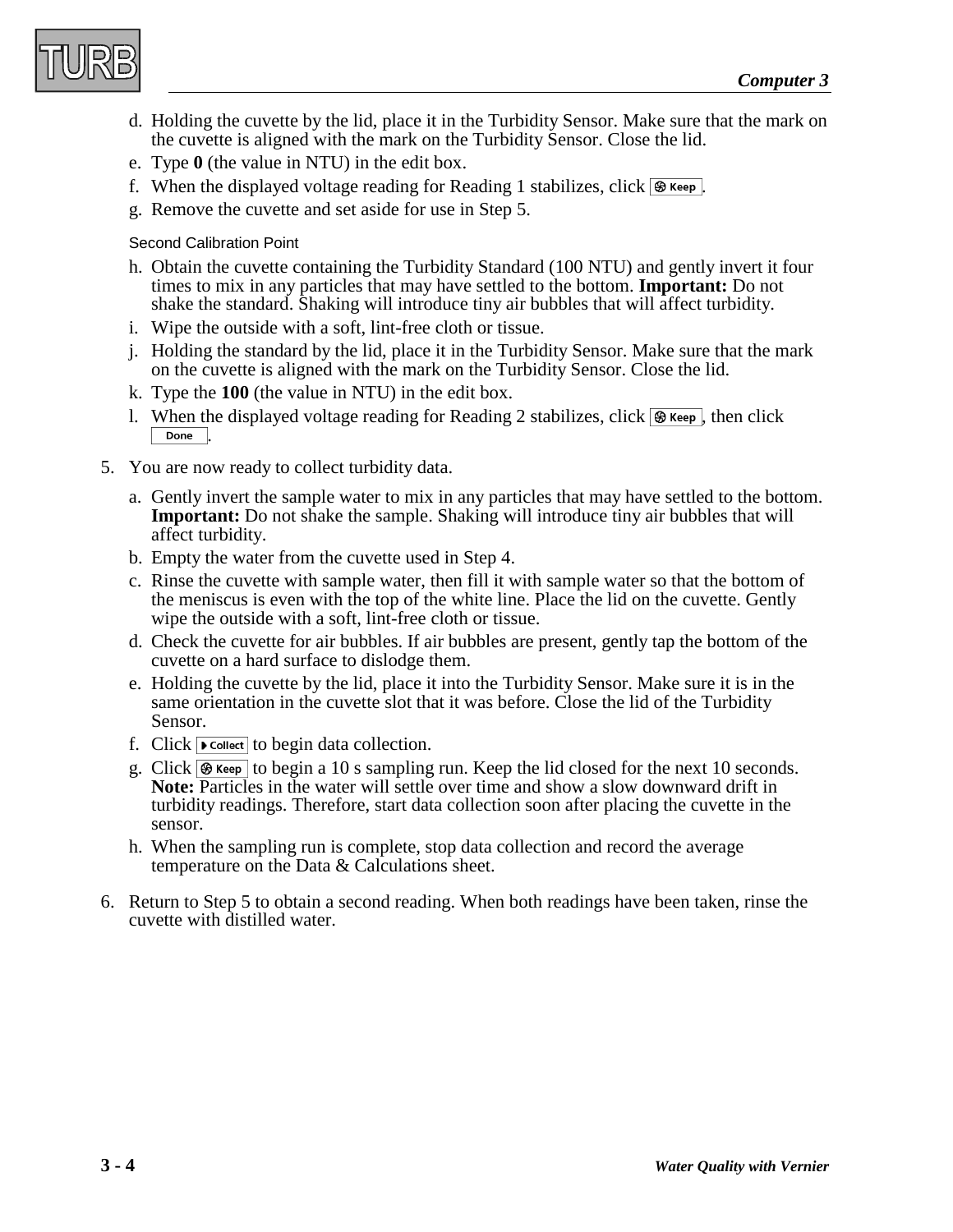

## **DATA & CALCULATIONS**

## **Turbidity**

| Site number: The contract of the contract of the contract of the contract of the contract of the contract of the contract of the contract of the contract of the contract of the contract of the contract of the contract of t |  |
|--------------------------------------------------------------------------------------------------------------------------------------------------------------------------------------------------------------------------------|--|
| Date:                                                                                                                                                                                                                          |  |

| Column                        | A                  |
|-------------------------------|--------------------|
| Reading                       | Turbidity<br>(NTU) |
|                               |                    |
| 2                             |                    |
| Average<br>Turbidity<br>(NTU) |                    |

\_\_\_\_\_\_\_\_\_\_\_\_\_\_\_\_\_\_\_\_\_\_\_\_\_\_\_\_\_\_\_\_\_\_\_\_\_\_\_\_\_\_\_\_\_\_\_\_\_\_\_\_\_\_\_\_\_\_\_\_\_\_\_\_\_\_\_\_\_\_\_\_\_\_\_\_\_\_\_\_\_\_\_\_

\_\_\_\_\_\_\_\_\_\_\_\_\_\_\_\_\_\_\_\_\_\_\_\_\_\_\_\_\_\_\_\_\_\_\_\_\_\_\_\_\_\_\_\_\_\_\_\_\_\_\_\_\_\_\_\_\_\_\_\_\_\_\_\_\_\_\_\_\_\_\_\_\_\_\_\_\_\_\_\_\_\_\_\_

\_\_\_\_\_\_\_\_\_\_\_\_\_\_\_\_\_\_\_\_\_\_\_\_\_\_\_\_\_\_\_\_\_\_\_\_\_\_\_\_\_\_\_\_\_\_\_\_\_\_\_\_\_\_\_\_\_\_\_\_\_\_\_\_\_\_\_\_\_\_\_\_\_\_\_\_\_\_\_\_\_\_\_\_

Column Procedure:

A. Record turbidity as read from the computer.

Field Observations (e.g., weather, geography, vegetation along stream) \_\_\_\_\_\_\_\_\_\_\_\_\_\_\_\_\_\_\_\_\_\_\_\_\_\_\_\_

Test Completed:\_\_\_\_\_\_\_\_\_\_\_\_\_\_\_\_ Date:\_\_\_\_\_\_